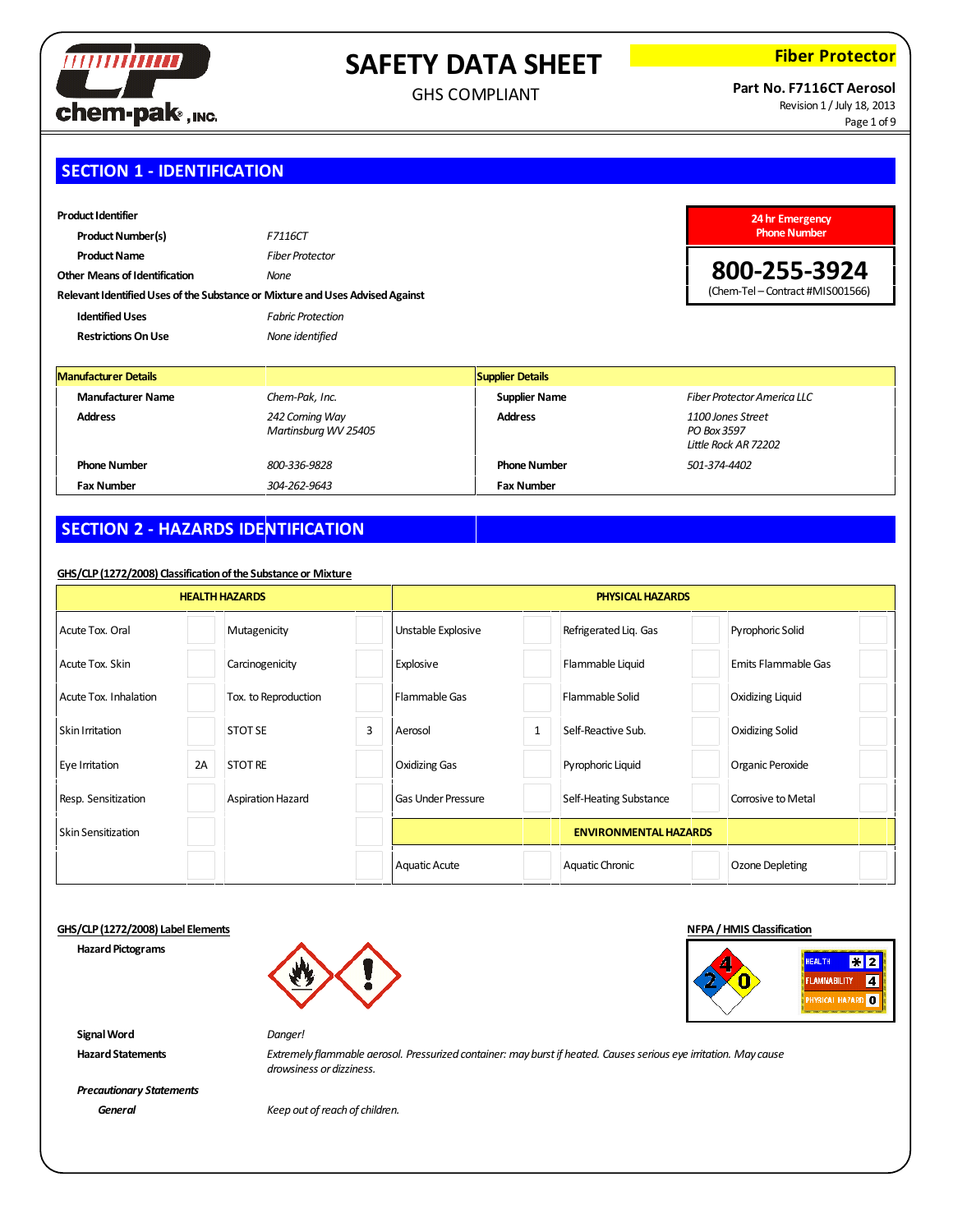

# **Fiber Protector**

### GHS COMPLIANT

**Part No. F7116CT Aerosol**

Revision 1 / July 18, 2013 Page 2 of 9

| Prevention     | Do not handle until all safety precautions have been read and understood. Keep away from heat/sparks/open<br>flames/hot surfaces. — No smoking. Pressurized container: Do not pierce or burn, even after use. Avoid breathing<br>dust/fume/gas/mist/vapours/spray. Wash hands thoroughly after handling. Use only outdoors or in a well-ventilated<br>area. Wear protective gloves/protective clothing/eye protection/face protection. |
|----------------|----------------------------------------------------------------------------------------------------------------------------------------------------------------------------------------------------------------------------------------------------------------------------------------------------------------------------------------------------------------------------------------------------------------------------------------|
| Response       | IF INHALED: Remove victim to fresh air and keep at rest in a position comfortable for breathing. IF IN EYES: Rinse<br>cautiously with water for several minutes. Remove contact lenses, if present and easy to do. Continue rinsing. Call a<br>POISON CENTER or doctor/physician if you feel unwell. If eye irritation persists: Get medical advice/attention.                                                                         |
| <b>Storage</b> | Store in a well-ventilated place. Keep container tightly closed. Protect from sunlight. Do no expose to temperatures<br>exceeding 50 $°C/122$ °F.                                                                                                                                                                                                                                                                                      |
| Disposal       | Dispose of contents/container in accordance with local regulations.                                                                                                                                                                                                                                                                                                                                                                    |

### **Other Hazards Which Do Not Result In Classification**

*Hazards None known*

### *SECTION 3 - COMPOSITION / INFORMATION ON INGREDIENTS*

|    |                         | <b>CAS</b>          | EC            | <b>INDEX</b>  | %WT          |
|----|-------------------------|---------------------|---------------|---------------|--------------|
| ID | <b>INGREDIENT</b>       | <b>NUMBER</b>       | <b>NUMBER</b> | <b>NUMBER</b> | <b>RANGE</b> |
|    | Isopropanol             | <i>0000067-63-0</i> | 200-661-7     | 603-17-00-0   | 60 - 100     |
|    | Liquefied Petroleum Gas | 0068476-86-8        | 270-705-8     | 649-203-00-1  | $15 - 40$    |
|    | N-Butvl Acetate         | 0000123-86-4        | 204-658-1     | 607-025-00-1  | $1 - 5$      |

### *SECTION 4 - FIRST-AID MEASURES*

### **Description of First-Aid Measures**

| <b>Eye Contact</b>                    | Immediately flush with clear water for at least 15 minutes, including under the eyelids. Consult a doctor.                                                                                                                                                        |
|---------------------------------------|-------------------------------------------------------------------------------------------------------------------------------------------------------------------------------------------------------------------------------------------------------------------|
| <b>Skin Contact</b>                   | Remove with soap and water, rinsing and repeating for 15 minutes. Use skin cream to counter any resulting dryness.<br>Consult a physician if irritation continues. If large skin area is affected, remove contaminated clothing.                                  |
| <b>Ingestion</b>                      | Do not induce vomiting! Immediately have the victim drink plenty of water. Do not give milk or digestible oils. Keep airways<br>free. Contact a physician. Never give anything by mouth if victim is rapidly losing consciousness, unconscious, or<br>convulsing. |
| <b>Inhalation</b>                     | Remove to fresh air. If not breathing, give artificial respiration. If breathing is difficult, give oxygen. Seek medical attention<br>if symptoms persist or if unconscious.                                                                                      |
| <b>First-Aid Responder Protection</b> | Wear adequate personal protective equipment based on the nature and severity of the emergency.                                                                                                                                                                    |

### *Most Important Symptoms and Effects, Both Acute and Delayed*

*Eye Contact Liquid contactmay cause pain alongwithmoderate eye irritation.*

| <b>Skin Contact</b> | Prolonged or repeated exposure may cause skin irritation. Repeated contact may cause drying or flaking of skin. May<br>cause more severe response if confined to skin.                                                                                                                                                                                               |
|---------------------|----------------------------------------------------------------------------------------------------------------------------------------------------------------------------------------------------------------------------------------------------------------------------------------------------------------------------------------------------------------------|
| Ingestion           | Due to being an aerosol, the product does not lend itself to ingestion. Should ingestion occur, it may cause irritation to<br>membranes of the mouth, throat, and gastrointestinal tract resulting in vomiting and/or cramps. Aspiration of vomit into<br>the lungs may cause inflammation, and possible chemical pneumonitis, bronchopneumonia, or pulmonary odema. |
| <b>Inhalation</b>   | Prolonged or repeated overexposure is anesthetic. May cause irritation of the respiratory tract, or acute nervous system<br>depression characterized by headache, dizziness, staggering gait, confusion or death. Irritation of the mucous membranes,<br>coughing, and dyspnea are also possible.                                                                    |
|                     |                                                                                                                                                                                                                                                                                                                                                                      |

**Indication of Immediate Medical Attention and Special Treatment** 

| <b>Notes to Physician</b>            | Treat symptomatically.                                             |
|--------------------------------------|--------------------------------------------------------------------|
| <b>Specific Treatments/Antidotes</b> | Details on specific treatments and/or antidotes are not available. |
| <b>Immediate Medical Attention</b>   | No information available.                                          |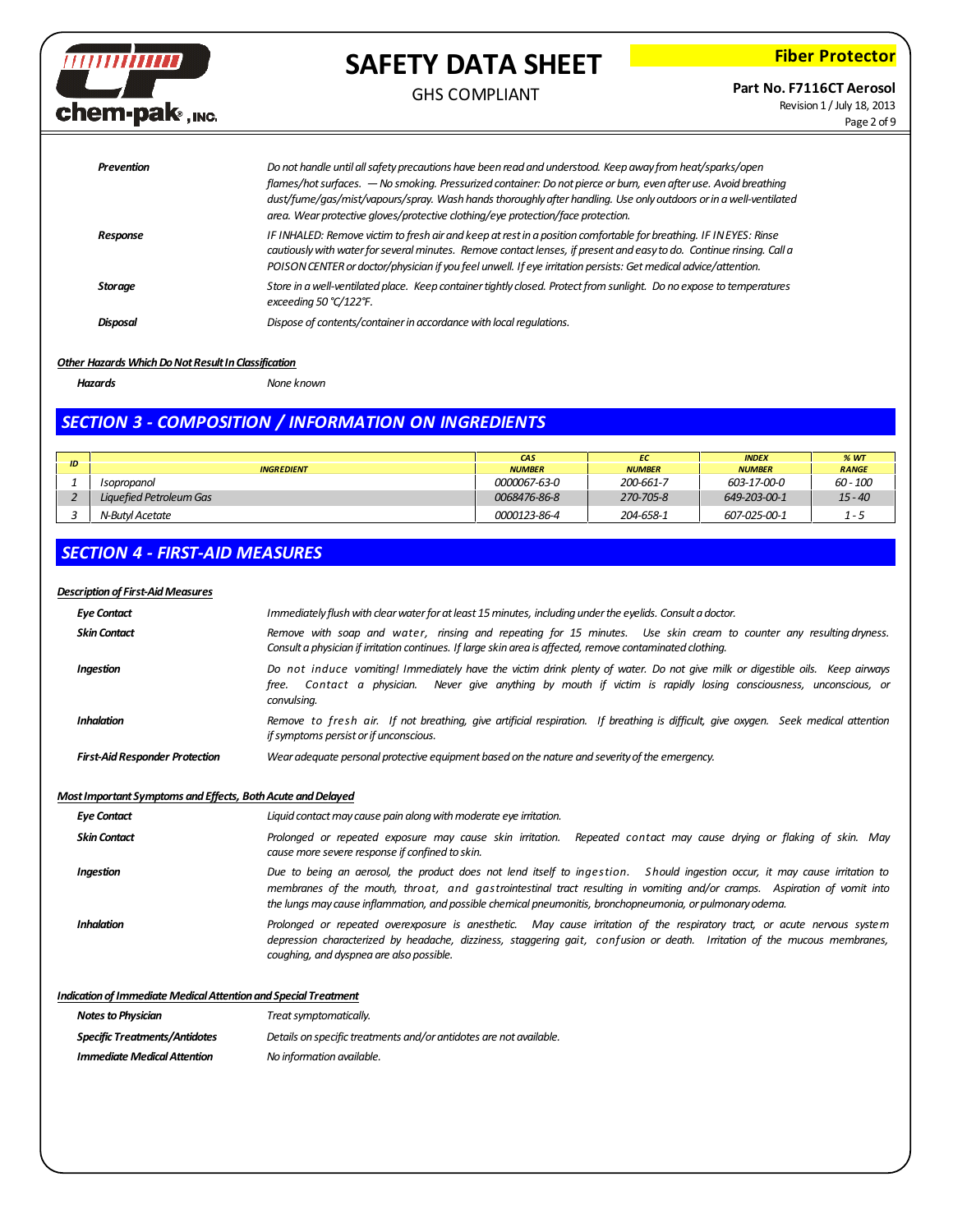

GHS COMPLIANT

**Fiber Protector**

# **Part No. F7116CT Aerosol**

Revision 1 / July 18, 2013 Page 3 of 9

# *SECTION 5 - FIRE-FIGHTING MEASURES*

### *Suitable ExtinguishingMedia*

| Extinguishing Media     | Water, CO2, dry chemical, or universal aqueous film forming foam |
|-------------------------|------------------------------------------------------------------|
| <b>Unsuitable Media</b> | Water jet                                                        |

#### *SpecificHazards Arisingfrom the Chemicalor Mixture*

| <b>Decomposition Products</b>        | Decomposition products may include oxides of carbon (CO, CO2), smoke, and/or vapors.                                                                                                                                                     |
|--------------------------------------|------------------------------------------------------------------------------------------------------------------------------------------------------------------------------------------------------------------------------------------|
| <b>Hazards from the Product</b>      | Contents extremely flammable and under pressure. In a fire or if heated, a pressure increase will occur which may result<br>in container bursting. Vapors heavier than air may spread along the ground and travel to ignition an source. |
| <b>Mechanical Impact Sensitivity</b> | Mechanical impact may cause aerosol can to rupture, resulting in a rapid release of its contents. In the presence of an<br>ignition source the liquid and/or vapor content may be ignited.                                               |
| <b>Static Discharge Sensitivity</b>  | Vapor within the flammable limits may be ignited by a static discharge of sufficient energy.                                                                                                                                             |

### **Special Protection Actions for Fire-Fighters**

| <b>Protective Actions</b> | Use water spray to cool fire exposed aerosol containers, as contents can rupture violently from heat developed pressure. |
|---------------------------|--------------------------------------------------------------------------------------------------------------------------|
| Protective Equipment      | Firemen should wear self-contained breathing apparatus with full face-piece operated in positive pressure mode.          |

# *SECTION 6 - ACCIDENTAL RELEASE MEASURES*

#### *PersonalPrecautions, Protective EquipmentandEmergency Procedures*

| <b>For Non-Emergency Personnel</b>                           | No action should be taken involving any personnel without suitable training. Evacuate surrounding areas. Keep<br>unnecessary and unprotected personnel from entering. Do not touch or walk through spill. Remove ignition sources and<br>provide adequate ventilation only if it is safe to do so.                                                                               |
|--------------------------------------------------------------|----------------------------------------------------------------------------------------------------------------------------------------------------------------------------------------------------------------------------------------------------------------------------------------------------------------------------------------------------------------------------------|
| <b>For Emergency Responders</b>                              | Use personal protection as recommended in Section 8. Observe precautions provided for non-emergency personnel above.                                                                                                                                                                                                                                                             |
| <b>Environmental Precautions</b>                             |                                                                                                                                                                                                                                                                                                                                                                                  |
| <b>Precautions</b>                                           | Keep out of drains, sewers, ditches, and waterways. Minimize use of water to prevent environmental contamination.                                                                                                                                                                                                                                                                |
| <b>Methods and Materials for Containment and Cleaning up</b> |                                                                                                                                                                                                                                                                                                                                                                                  |
| <b>Containment Procedures</b>                                | Product is an aerosol, therefore spills and leaks are unlikely. In case of rupture, released content may be contained with<br>oil/solvent absorbent pads, socks, and/or absorbents. DO NOT use combustible material such as sawdust.                                                                                                                                             |
| <b>Cleanup Procedures</b>                                    | Spills from aerosol cans are unlikely and are generally of small volume. Large spills are therefore not normally considered<br>a problem. In case of actual rupture, avoid breathing vapors and ventilate area well. Remove sources of ignition and use<br>non-sparking equipment. Soak up material with inert absorbent and place in safety containers for proper disposal.     |
| <b>Other Information</b>                                     | Aerosol products represent a limited hazard and will not spill or leak unless ruptured. In case of rupture contents are<br>generally evacuated from the can rapidly. Area should be ventilated immediately and continuous ventilation provided until<br>all fumes and vapors have been removed. Aerosol cans should never be incinerated or burned. See Section 13 for disposal. |
| <b>Prohibited Materials</b>                                  | Combustible absorbent material such as sawdust, use of equipment that may cause sparking.                                                                                                                                                                                                                                                                                        |

## *SECTION 7 - HANDLING AND STORAGE*

### *Precautionsfor Safe Handling* General Handling Precautions KEEP OUT OF THE REACH OF CHILDREN. Avoid prolonged or repeated skin contact. Avoid breathing of vapors. Do not incinerate (burn) containers. Always replace overcap when not in use. Avoid use around open flames or other sources of ignition. Exposure to heat or prolonged exposure to sun may cause can to burst. Use only with adequate ventilation, *opening doors orwindowsto achieve cross-ventilation. Wash hands afteruse.* Hygiene Recommendations **Donot eat, drink or smoke when using this product**. Wash hands thoroughly after use. Remove contaminated clothing *and protective equipmentbefore entering eating orsmoking areas.*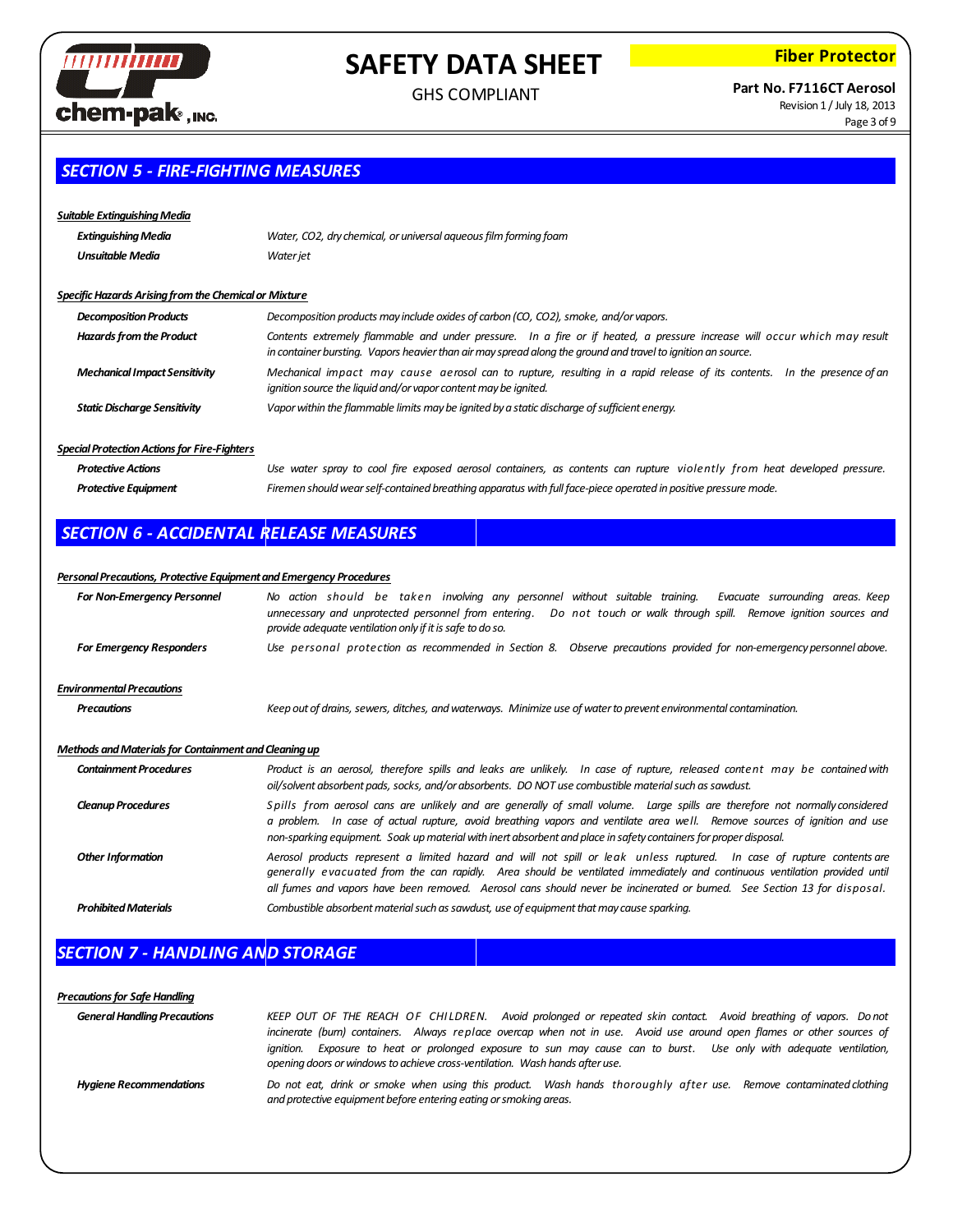

# **Fiber Protector**

### **Part No. F7116CT Aerosol**

Revision 1 / July 18, 2013 Page 4 of 9

#### *Conditionsfor Safe Storage IncludingAndIncompatibilities*

Storage Requirements Storage of individual cans should be done in an area below 55 °C (120 °F), and away from heat sources. Ensure can is in a secure place to prevent knocking over and accidental rupture. For storage of pallet quantities, compliance with NFPA *30B(Manufacture and Storage of Aerosol Products) isrecommended. This productis classified as a Level 3 Aerosol.*

*Incompatibilities Segregate storage away frommaterialsindicated in Section 10.*

### *SECTION 8 - EXPOSURE CONTROLS / PERSONAL PROTECTION*

#### **Control Parameters**

*Occupational Exposure Limits*

|    |                  | <b>CANADA</b>  |            |                |               |                |              |                 |            | <b>UNITED STATES</b> |              |              |              |
|----|------------------|----------------|------------|----------------|---------------|----------------|--------------|-----------------|------------|----------------------|--------------|--------------|--------------|
| ID | <b>AUSTRALIA</b> | <b>ALBERTA</b> | <b>BC</b>  | <b>ONTARIO</b> | <b>QUEBEC</b> | <b>GERMANY</b> | <b>JAPAN</b> | <b>MEXICO</b>   | <b>UK</b>  | <b>OSHA</b>          | <b>NIOSH</b> | <b>NIOSH</b> | <b>ACGIH</b> |
|    | <b>TWA</b>       | <b>OEL</b>     | <b>TWA</b> | <b>TWAEV</b>   | <b>TWA</b>    | <b>MAK</b>     | <b>OEL</b>   | <b>MPEL-PTA</b> | <b>WEL</b> | <b>PEL</b>           | <b>REL</b>   | <b>IDLH</b>  | <b>TLV</b>   |
|    | 400 ppm          | 400 ppm        | 200 ppm    | 200 ppm        | 400 ppm       | 500 ma/m3      | 400 ppm      | 400 pm          | 200 ppm    | 400 ppm              | 400 ppm      | 2000 ppm     | 200 ppm      |
|    | $1000$ ppm       | 1000 ppm       | 1000 ppm   | 1000 ppm       | -             | -              |              | -               | 1000 ppm   | 1000 ppm             | 1000 ppm     | 2000 ppm     | 1000 ppm     |
|    | 150 ppm          | $150$ ppm      | 20 ppm     | 150 ppm        | 150 ppm       | 480 mg/m3      | 100 ppm      | 150 ppm         | 150 ppm    | 150 ppm              | 150 ppm      | 1700 ppm     | 150 ppm      |

| <b>Biological Exposure Indices</b>    |                                                                                                                                                                                                                                                                                                                                |                                 |                       |                 |
|---------------------------------------|--------------------------------------------------------------------------------------------------------------------------------------------------------------------------------------------------------------------------------------------------------------------------------------------------------------------------------|---------------------------------|-----------------------|-----------------|
|                                       | <b>DETERMINANT</b>                                                                                                                                                                                                                                                                                                             | <b>SAMPLING TIME</b>            | <b>BEI</b>            | <b>NOTATION</b> |
| Acetone in urine                      |                                                                                                                                                                                                                                                                                                                                | End of shift at end of workweek | $40 \,\mathrm{mag/L}$ | Ns, B           |
| <b>Other Control Parameters</b>       | Not available.                                                                                                                                                                                                                                                                                                                 |                                 |                       |                 |
| Appropriate Engineering Control       |                                                                                                                                                                                                                                                                                                                                |                                 |                       |                 |
| <b>Engineering Measures</b>           | Use only with adequate ventilation. General ventilation (typically 10 air changes per hour) should be used. Ventilation<br>rates should be matched to conditions. Local exhaust ventilation or an enclosed handling system may be necessary to<br>control air contamination below that of the lowest OEL from the table above. |                                 |                       |                 |
| <b>Individual Protection Measures</b> |                                                                                                                                                                                                                                                                                                                                |                                 |                       |                 |
| <b>Hygiene Considerations</b>         | Avoid breathing vapors and contact with the skin and eyes. Always replace overcap when not in use. Keep out the reach<br>of children. Wash hands after use.                                                                                                                                                                    |                                 |                       |                 |
| <b>Thermal Hazards</b>                | This product does not present a thermal hazard.                                                                                                                                                                                                                                                                                |                                 |                       |                 |
| <b>Respiratory Protection</b>         | An approved respirator with organic vapor cartridge may be permissible under certain circumstances where-airborne<br>concentrations are expected to exceed occupational exposure limits. If respirators are needed, in the United States<br>compliance with OSHA standard 29 CFR 1910.134 is necessary.                        |                                 |                       |                 |
| <b>Skin Protection</b>                | For brief contact, no precautions other than clean body-covering clothing should be needed. When prolonged or repeated<br>contact could occur, use protective clothing impervious to the ingredients listed in Section 2.                                                                                                      |                                 |                       |                 |
| <b>Eye/Face Protection</b>            | Safety glasses with side shields are recommended as a minimum for any type of industrial chemical handling. Where eye<br>contact with this material could occur, chemical splash proof goggles are recommended.                                                                                                                |                                 |                       |                 |
| <b>Other Protective Equipment</b>     | Safety showers and eye-wash stations should be available in the workplace near where the material will be used.                                                                                                                                                                                                                |                                 |                       |                 |

### *SECTION 9 - PHYSICAL AND CHEMICAL PROPERTIES*

| <b>Boiling Point</b>       | $> 82.2 \degree C (180.0 \degree F)$    | <b>Melting / Freezing Point</b>         | $>$ -88.0 °C (-126.4 °F)                |
|----------------------------|-----------------------------------------|-----------------------------------------|-----------------------------------------|
| <b>Flash Point, Liquid</b> | $>11.0\,^{\circ}$ C (51.8 $^{\circ}$ F) | <b>Flash Point, Propellant</b>          | $-82.8^{\circ}$ C (-117.0 $^{\circ}$ F) |
| <b>Explosive Limits</b>    | 1.70% to 12,00%                         | <b>Autoignition Temperature, Liquid</b> | 399.0°C (750.2°F)                       |
| <b>Flammability</b>        | <b>Extremely Flammable Aerosol</b>      | <b>Relative Density (H2O = 1)</b>       | 0.716 g/cc                              |
| <b>Molecular Weight</b>    | Not Available                           | Weight                                  | 5.972 lbs/gal                           |
| <b>Vapor Pressure</b>      | 45.98 psig                              | рH                                      | Not Available                           |
| <b>Vapor Density</b>       | 2.070 g/cc Maximum                      | <b>Evaporation Rate</b>                 | Not Available                           |
| Form                       | <b>Pressurized Product</b>              | <b>Partition Coefficient</b>            | Not Available                           |
| <b>Viscosity</b>           | Not Available                           | <b>Refractive Index</b>                 | Not Available                           |
| <b>Odor Threshold</b>      | Not Available                           | <b>Heat of Combustion</b>               | Not Available                           |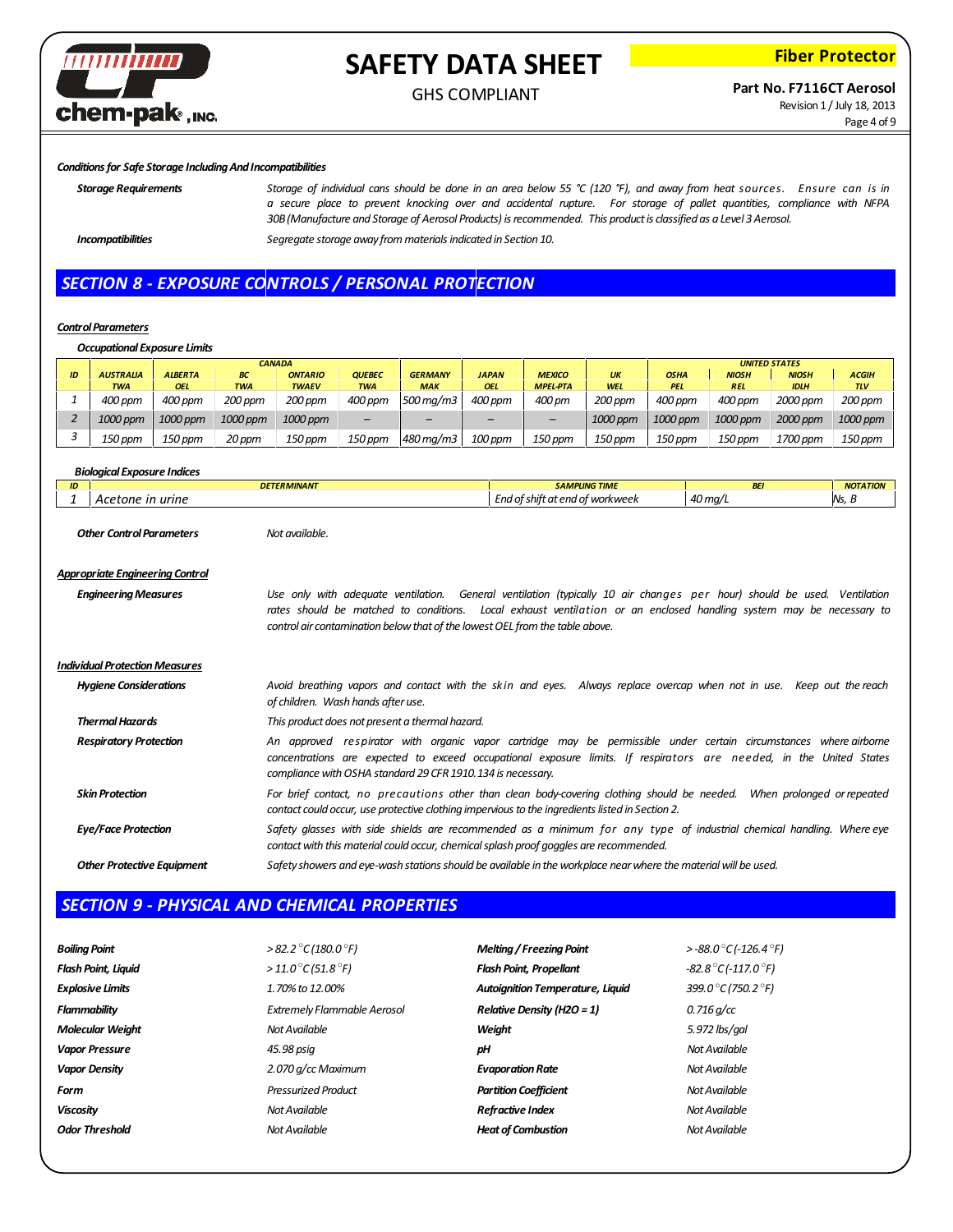

### GHS COMPLIANT

**Fiber Protector**

**Part No. F7116CT Aerosol**

Revision 1 / July 18, 2013 Page 5 of 9

| Odor<br>Appearance / Color  | Mild<br>Clear, colorless | <b>Water Solubility</b><br><b>Decomposition Temperature</b> | Not Available<br>Not Available |
|-----------------------------|--------------------------|-------------------------------------------------------------|--------------------------------|
| <b>Percent Volatile</b>     | 99% Wt (99% Vol) Max     | <b>VOC Content</b>                                          | 5.892 lbs/gal (705.907 g/L)    |
| <b>Percent VOC</b>          | 99% Wt (99% Vol) Max     | <b>HAP Content</b>                                          | <b>None</b>                    |
| Solids/Non Volatile Content | 2% Wt (2% Vol) Max       | <b>Maximum Incremental Reactivity</b>                       | $0.821$ a $O3/q$               |

# *SECTION 10 - STABILITY AND REACTIVITY*

| <b>Reactivity</b>               | No specific test data related to reactivity is available for this products or its ingredients.                                                                                               |
|---------------------------------|----------------------------------------------------------------------------------------------------------------------------------------------------------------------------------------------|
| <b>Chemical Stability</b>       | This product is stable.                                                                                                                                                                      |
| <b>Hazardous Reactions</b>      | Under normal conditions of storage and use, hazardous reactions are not expected to occur.                                                                                                   |
| <b>Conditions to Avoid</b>      | Keep away from heat, sparks, flame, and red hot metal.                                                                                                                                       |
| <b>Material Incompatibility</b> | Acetaldehyde, Alkali Metals, Aluminum, Chlorine, Chlorine Dioxide, Ethylene Oxide, Isocyanates, Nitrates, Potassium<br>Tert-Butoxide, Strong Acids, Strong Oxidizing Agents, Trinitromethane |
| <b>Decomposition Products</b>   | Oxides of Carbon, Acetic Acid, n-Butanol may be formed depending on fire conditions.                                                                                                         |

# *SECTION 11 - TOXICOLOGICAL INFORMATION*

### *Acute Toxicity*

| ID | ORAL LD50                |                | <b>DERMAL LD50</b> |                          | <b>INHALATION LC50</b> |             |                |
|----|--------------------------|----------------|--------------------|--------------------------|------------------------|-------------|----------------|
|    | <b>VALUE</b>             | <b>SPECIES</b> | <b>VALUE</b>       | <b>SPECIES</b>           | <b>VALUE</b>           | <b>TIME</b> | <b>SPECIES</b> |
|    | 4720 mg/kg               | rat            | 12890 mg/kg        | rabbit                   | 17000 ppm              | 4h          | rat            |
|    | $\overline{\phantom{a}}$ | -              |                    | $\overline{\phantom{0}}$ | 57.42% v/v             | -           | mice           |
|    | 13100 mg/kg              | rat            | >14100 mg/kg       | rabbit                   | >21 ma/L               | 4h          | rat            |

| <b>Skin Corrosion/Irritation</b>                                                                                                            | None of the ingredients are known to be corrosive to the skin or cause skin irritation.                                     |  |  |  |  |  |  |  |
|---------------------------------------------------------------------------------------------------------------------------------------------|-----------------------------------------------------------------------------------------------------------------------------|--|--|--|--|--|--|--|
| <b>Eye Damage/Irritation</b>                                                                                                                | Isopropanol causes serious eye irritation.                                                                                  |  |  |  |  |  |  |  |
| <b>Respiratory Irritation</b>                                                                                                               | None of the ingredients are known to cause respiratory irritation.                                                          |  |  |  |  |  |  |  |
| <b>Respiratory or Skin Sensitization</b>                                                                                                    | None of the ingredients are known to cause sensitization.                                                                   |  |  |  |  |  |  |  |
| <b>Germ Cell Mutagenicity</b>                                                                                                               | None of the ingredients are known or suspected of causing genetic defects.                                                  |  |  |  |  |  |  |  |
| Carcinogen Data                                                                                                                             | None of the ingredients are known or suspected carcinogens.                                                                 |  |  |  |  |  |  |  |
| <b>Reproductive Toxicity</b>                                                                                                                | None of the ingredients are known to cause reproductive harm.                                                               |  |  |  |  |  |  |  |
| <b>STOT-Single Exposure</b>                                                                                                                 | Isopropanol, N-Butyl Acetate may cause drowsiness or dizziness.                                                             |  |  |  |  |  |  |  |
| STOT-Repeated Exposure                                                                                                                      | None of the ingredients are known to cause specific target organ effects through prolonged or repeated exposure.            |  |  |  |  |  |  |  |
| <b>Aspiration Hazard</b>                                                                                                                    | None of the ingredients are known to be an aspiration hazard.                                                               |  |  |  |  |  |  |  |
| <b>Information on the Likely Routes of Exposure</b><br><b>Routes of Exposure</b><br>Skin contact, skin absorption, eye contact, inhalation. |                                                                                                                             |  |  |  |  |  |  |  |
| Symptoms Related to the Physical, Chemical and Toxicological Characteristics                                                                |                                                                                                                             |  |  |  |  |  |  |  |
| <b>Symptoms of Exposure</b>                                                                                                                 | Asphyxia, Dizziness, Drowsiness, Dry Cracking Skin, Skin Irritation, Throat Irritation, Upper Respiratory System Irritation |  |  |  |  |  |  |  |
|                                                                                                                                             |                                                                                                                             |  |  |  |  |  |  |  |

### *DelayedandImmediate Effects andAlsoChronic Effectsfrom ShortandLongTerm Exposure*

| <b>Delayed Effects</b>               | No known delayed effects.                                                                                                                                                                                                                                                                       |
|--------------------------------------|-------------------------------------------------------------------------------------------------------------------------------------------------------------------------------------------------------------------------------------------------------------------------------------------------|
| <b>Immediate Effects</b>             | No known immediate effects.                                                                                                                                                                                                                                                                     |
| <b>Chronic Effects</b>               | Reports have associated repeated and prolonged occupational overexposure to solvents with irreversible brain and nervous<br>system damage (sometimes referred to as "Solvent or Painter's Syndrome"). Intentional misuse by concentrating and<br>inhaling this product may be harmful or fatal. |
| <b>Medical Conditions Aggravated</b> | May aggravate personnel with pre-existing disorders associated with any of the Target Organs.                                                                                                                                                                                                   |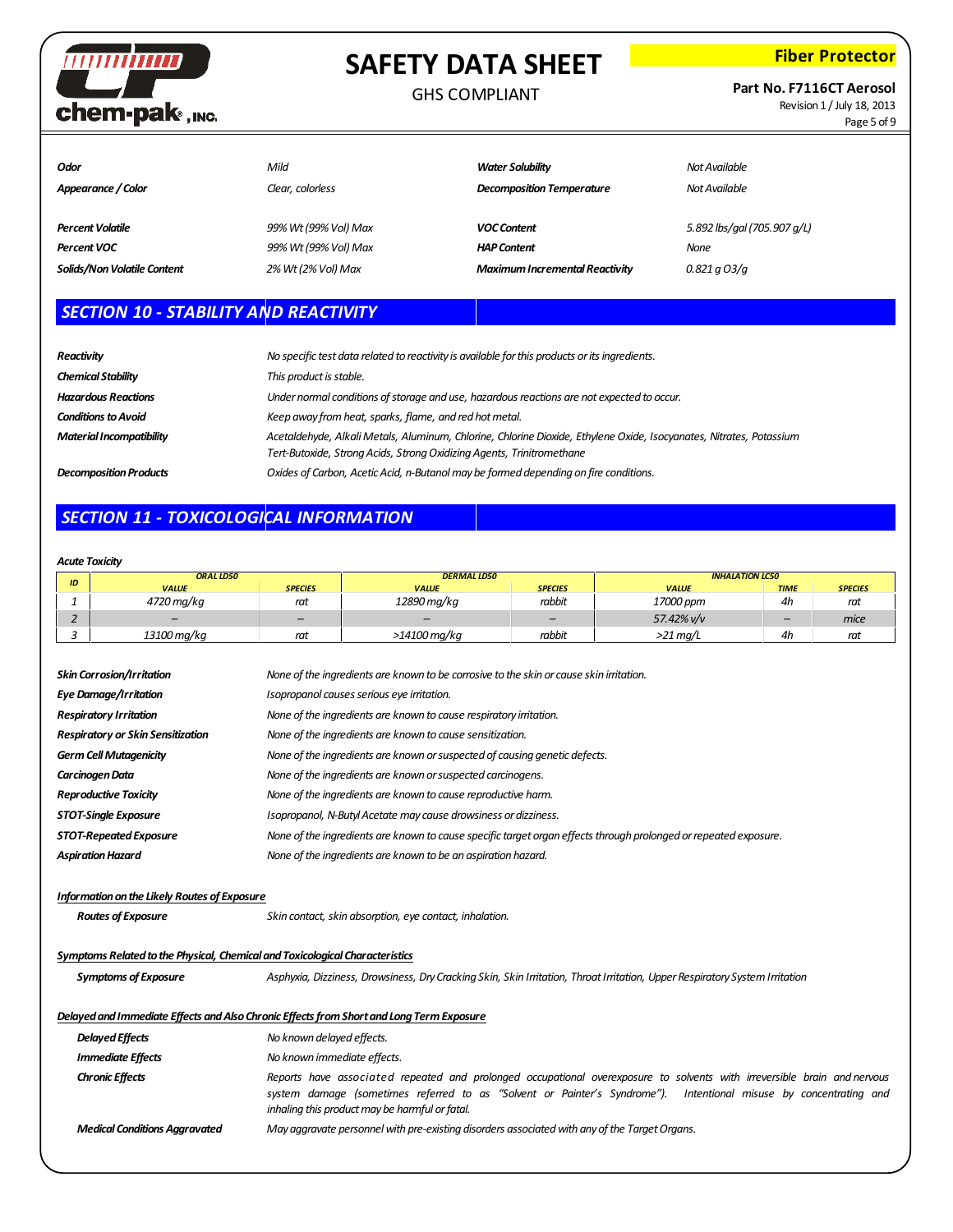

**Fiber Protector**

## **Part No. F7116CT Aerosol**

Revision 1 / July 18, 2013 Page 6 of 9

*TargetOrgans CentralNervous System, Eyes, Respiratory System, Skin*

### *Interactive Effects*

*Synergistic Effects No known synergistic effects.*

# *SECTION 12 - ECOLOGICAL INFORMATION*

### *Ecotoxicity*

|    | FISH        |           |               | <b>INVERTEBRATES</b> |              |               | <b>AQUATIC PLANTS</b> |              |               | <b>MICROORGANISMS</b> |              |               |
|----|-------------|-----------|---------------|----------------------|--------------|---------------|-----------------------|--------------|---------------|-----------------------|--------------|---------------|
| ID | <b>TYPE</b> | VALUE     | <b>PERIOD</b> | <b>TYPE</b>          | <b>VALUE</b> | <b>PERIOD</b> | <b>TYPE</b>           | <b>VALUE</b> | <b>PERIOD</b> | <b>TYPE</b>           | <b>VALUE</b> | <b>PERIOD</b> |
|    | C50<br>∟ພ   | 9460 mg/L | 96ŀ           | <b>EC50</b>          | ∙10000 ma/L  | 24h           | EC50                  | >1000 ma/L   | 72h           | LOEC                  | 4930 mg/L    | 72h           |
|    | CED<br>டப்ப | 62 ma/L   | 96ł           | <b>EC50</b>          | 72.8 ma/L    | 24h           | <b>EC50</b>           | 675 ma/L     | 72h           | <b>EC50</b>           | 959 ma/L     | 18h           |

### *EcologicalData*

| ID |                          | <b>PERSISTENCE AND DEGRADABILITY</b> |                          | <b>BIOACCUMULATIVE POTENTIAL</b> | <b>MOBILITY</b> |               |               |
|----|--------------------------|--------------------------------------|--------------------------|----------------------------------|-----------------|---------------|---------------|
|    | <b>PERSISTENCE</b>       | <b>BOD</b>                           | COD                      | <b>ThOD</b>                      | Pow / Kow       |               | Koc           |
|    | $\overline{\phantom{0}}$ |                                      | $\overline{\phantom{0}}$ | 2400 mg/g                        | 0.05 loa Kow    | 3.162 loa BCF | 0.122 loa Koc |
|    | $\overline{\phantom{0}}$ | 520 mg/g                             | 2320 mg/g                | 2207 mg/g                        | 1.804 loa Pow   | 1.14 loa BCF  | 2.35 loa Koc  |

*Other Adverse Effects No additional information available.*

# *SECTION 13 - DISPOSAL CONSIDERATIONS*

| <b>Waste Disposal</b>              | Characteristics and waste stream classification can change with product use and location. It is the responsibility<br>of the user to determine the proper storage, transportation, treatment, and/or disposal methodologies for spent<br>materials and residues at the time of disposition. All waste must be disposed of in compliance with the respective<br>national, federal, state, and/or local regulations. |
|------------------------------------|--------------------------------------------------------------------------------------------------------------------------------------------------------------------------------------------------------------------------------------------------------------------------------------------------------------------------------------------------------------------------------------------------------------------|
| <b>Waste Disposal of Packaging</b> | In the United States, an aerosol container that does not contain a significant amount of liquid would meet the<br>definition of scrap metal (40 CFR 261.1(c)(6)), and would be exempt from RCRA regulation under 40 CFR<br>$261.6(a)(3)(iv)$ if it is to be recycled. If containers are to be disposed of (not recycled) it must be managed under<br>all applicable RCRA and state regulations.                    |
| <b>Landfill Precautions</b>        | Not Available                                                                                                                                                                                                                                                                                                                                                                                                      |
| <b>Incineration Precautions</b>    | ** DO NOT INCINERATE ** CONTENTS UNDER PRESSURE **                                                                                                                                                                                                                                                                                                                                                                 |

# *SECTION 14 - TRANSPORTATION INFORMATION*

|                              | <b>UNITED STATES</b><br><b>DOT</b> | <b>INTERNATIONAL AIR</b><br><b>ICAO/IATA</b>    | <b>INTERNATIONAL OCEAN</b><br><b>IMDG</b> | <b>UNITED NATIONS</b><br><b>ADR</b> | <b>CANADA</b><br><b>TDG</b>   |
|------------------------------|------------------------------------|-------------------------------------------------|-------------------------------------------|-------------------------------------|-------------------------------|
| <b>ID Number</b>             | <b>UN1950</b>                      | <b>UN1950</b>                                   | UN1950                                    | <b>UN1950</b>                       | UN1950                        |
| <b>Proper Shipping Name</b>  | Aerosols, Limited<br>Quantity      | Aerosols, Flammable,<br><b>Limited Quantity</b> | Aerosols, Limited<br>Quantity             | Aerosols, Limited<br>Quantity       | Aerosols, Limited<br>Quantity |
| <b>Hazard Class(es)</b>      | 2.1                                | 2.1                                             | 2.1                                       | 2.1                                 | 2.1                           |
| <b>Packing Group</b>         |                                    |                                                 |                                           |                                     |                               |
| <b>Environmental Hazards</b> | No                                 | No                                              | No                                        | No                                  | No                            |
| <b>Special Precautions</b>   | Not Applicable                     | Not Applicable                                  | Not Applicable                            | Not Applicable                      | Not Applicable                |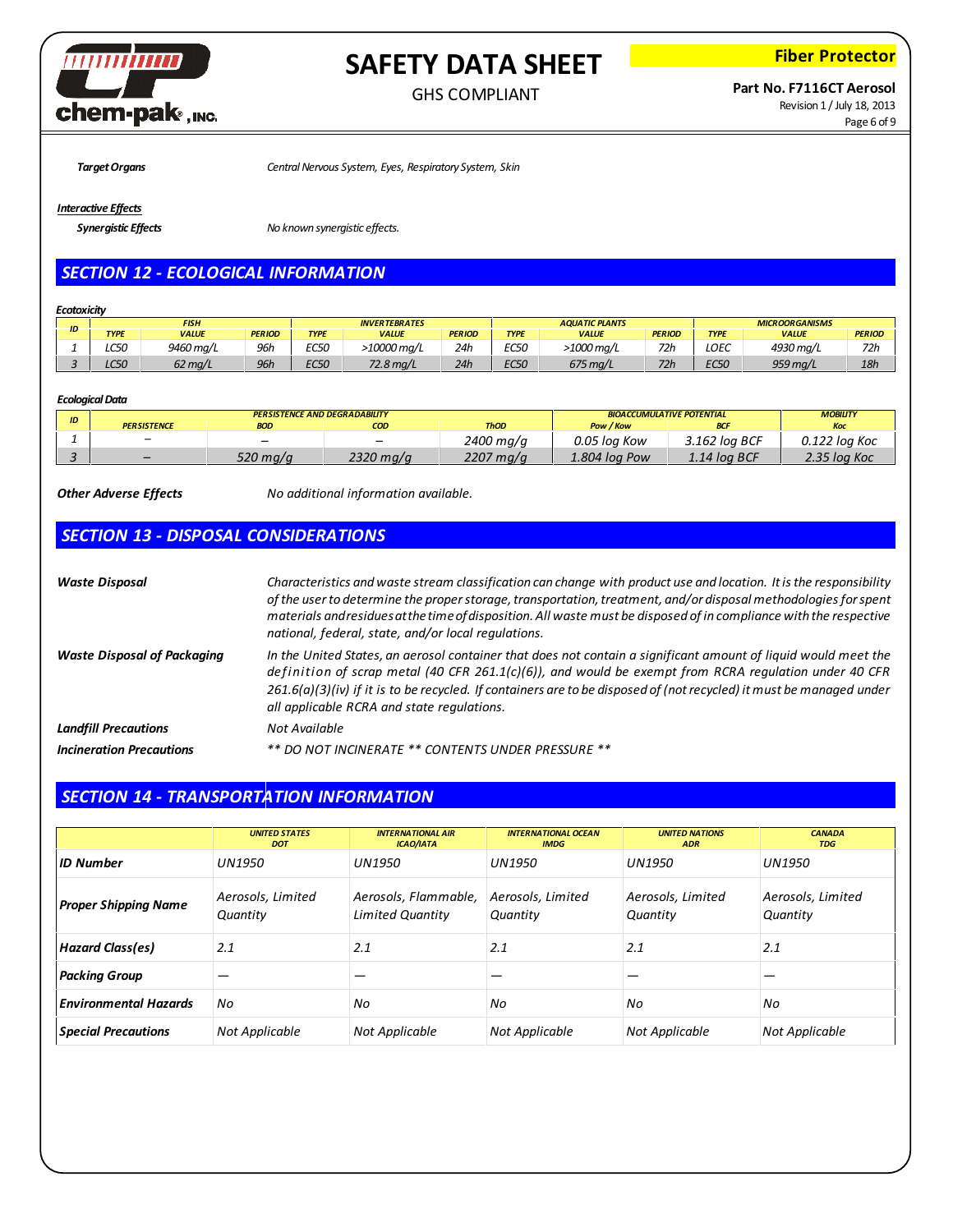

**Fiber Protector**

### GHS COMPLIANT

**Part No. F7116CT Aerosol**

Revision 1 / July 18, 2013 Page 7 of 9



*Additional Shipping Details Not available.*

# *SECTION 15 - REGULATORY INFORMATION*

### *United States - Federal*

|    | <b>Regulations</b> |                 |                          |               |                 |                                             |                   |              |                |                 |                          |              |                  |
|----|--------------------|-----------------|--------------------------|---------------|-----------------|---------------------------------------------|-------------------|--------------|----------------|-----------------|--------------------------|--------------|------------------|
|    | <b>TSCA</b>        | <b>SARA 302</b> |                          |               |                 | <b>SARA 311/312</b><br><b>CLEAN AIR ACT</b> |                   |              |                |                 | <b>CLEAN</b>             |              |                  |
| ID | <b>LISTED</b>      | <b>EHS TPO</b>  | <b>RCRA</b>              | <b>CERCLA</b> | <b>SARA 313</b> | <b>FIRE</b>                                 | <b>REACTIVITY</b> | <b>ACUTE</b> | <b>CHRONIC</b> | <b>PRESSURE</b> | <b>HAP</b>               | <b>SOCMI</b> | <b>WATER ACT</b> |
|    | Yes                | -               |                          |               | 71%             | Yes                                         | -                 | Yes          | -              | -               | $\overline{\phantom{0}}$ | -            |                  |
|    | Yes                | -               |                          | -             | -               | Yes                                         | -                 |              |                |                 | $\overline{\phantom{0}}$ |              |                  |
|    | Yes                | -               | $\overline{\phantom{0}}$ | <i>5000</i>   | -               | Yes                                         | -                 | Yes          | -              | -               |                          | -            | 5000             |

### *United States - State Regulations*

|    | CA                       | DE          | <b>MA</b>                |                          | <b>ME</b> |            | <b>MN</b>  |              | <b>NJ</b>  |            | <b>NY</b>   |              | PA                            | <b>WA</b>                           | WI           | <b>WV</b>  |
|----|--------------------------|-------------|--------------------------|--------------------------|-----------|------------|------------|--------------|------------|------------|-------------|--------------|-------------------------------|-------------------------------------|--------------|------------|
| שו | $P-65$                   | <b>RQ</b>   | <b>RTK CODES</b>         | <b>TYPE</b>              | <b>RQ</b> | <b>RTK</b> | <b>AIR</b> | <b>WATER</b> | <b>RTK</b> | <b>AIR</b> | <b>LAND</b> | <b>ACUTE</b> | <b>LISTED</b>                 | <b>PEL TWA</b>                      | <b>TABLE</b> | <b>TAP</b> |
|    |                          |             | $2,4,5,6$ F <sup>q</sup> | $\overline{\phantom{m}}$ | 2000      | <b>ANC</b> |            |              | Yes        | -          | -           | -            | Yes-L<br>-                    | 400 ppm                             |              |            |
|    | $\overline{\phantom{a}}$ | <i>5000</i> | 2,4,5,6 F8               | -                        | 2000      | АO         | -          | -            | -          | 5000       | 100         |              | $V_{\text{QC}}$ - $F$<br>, сэ | 1 $\Gamma$ $\Omega$<br>opm ا<br>⊥⊃∪ | -            |            |

### *Canadian Regulations*

|          | <b>WHMIS CATEGORIES</b> |            |                                                      |                  |     |                  | <b>CHEMICAL LISTS</b> |                          |                          |                          |            |                                                      |             |
|----------|-------------------------|------------|------------------------------------------------------|------------------|-----|------------------|-----------------------|--------------------------|--------------------------|--------------------------|------------|------------------------------------------------------|-------------|
| ID       |                         |            |                                                      | D <sub>1</sub> A | D1B | D <sub>2</sub> A | D2B                   | D <sub>3</sub>           |                          |                          | <b>DSL</b> | <b>NDSL</b>                                          | <b>NPRI</b> |
| <b>.</b> |                         | - -<br>DZ  | $\overline{\phantom{0}}$<br>$\overline{\phantom{a}}$ | -                |     |                  |                       |                          | $\overline{\phantom{0}}$ | $\overline{\phantom{0}}$ | Yes        | _                                                    | 1Α,         |
|          |                         | D 1        |                                                      | -                |     | $-$              |                       |                          |                          |                          | Yes        |                                                      |             |
|          |                         | - -<br>DZ. | $\overline{\phantom{0}}$<br>$\overline{\phantom{0}}$ |                  |     |                  |                       | $\overline{\phantom{0}}$ |                          | $\overline{\phantom{0}}$ | Yes        | $\overline{\phantom{0}}$<br>$\overline{\phantom{a}}$ |             |

CPR Notice This product has been classified in accordance with the hazard criteria of the Controlled Products Regulations *(CPR) and the SDS contains all the information required by the CPR.*

*WHMIS Classification A, B5, D2B WHMIS Symbols*



### *European Union Regulations*

|                | 1907/2006   | 1999/45/EC or 67/548/EEC |                     | 1272/2008 CLP          |                     |
|----------------|-------------|--------------------------|---------------------|------------------------|---------------------|
| $\overline{D}$ | <b>SVHC</b> | <b>CLASSIFICATION</b>    | <b>HAZARD CODES</b> | <b>PICTOGRAM CODES</b> | <b>SUPPL. CODES</b> |
|                | -           | $\overline{v}$<br>᠕      | H225,H319,H336      | GHS02,GHS07,Dar        |                     |
|                |             |                          | H <sub>220</sub>    | GHS02,Dar              |                     |
|                |             |                          | H226.H336           | GHS02,GHS07, Wng       | <i>EUH066</i>       |

*Classification According to EU Directive 1999/45/EC or 67/548/EEC (see Section 16 for full text)*

*Pictograms*

*Risk Phrases 12-36-66-67 Safety Phrases 2-16-24/25-26*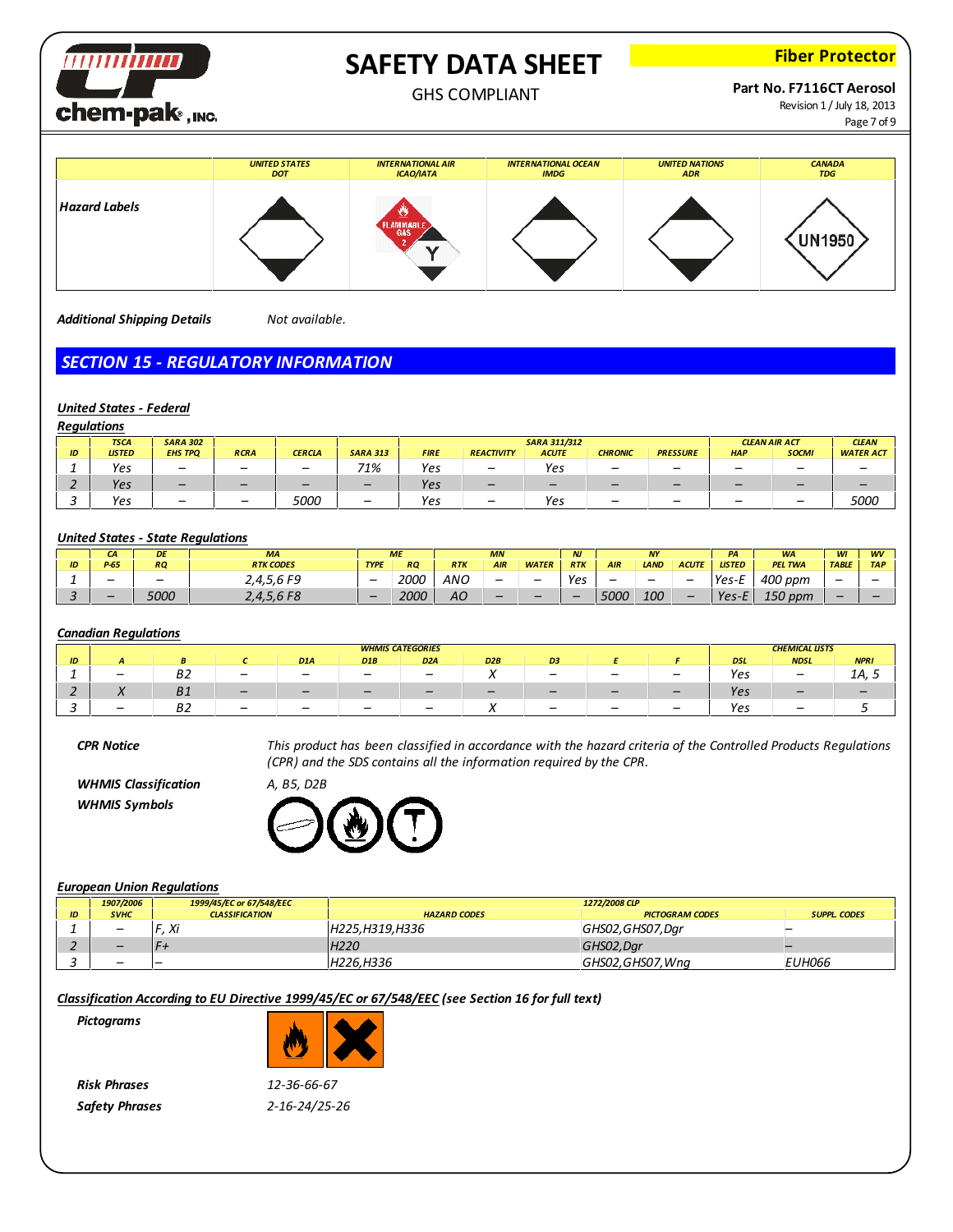

**Fiber Protector**

# **Part No. F7116CT Aerosol**

Revision 1 / July 18, 2013 Page 8 of 9

*International Regulations*

*Chemical Weapons Convention None of the ingredients are listed on the convention's schedules.*

# *SECTION 16 - OTHER INFORMATION*

### *Full Text of EU Phrases and Precautionary Statements*

| <b>CODE</b>      | <b>HAZARD STATEMENTS</b>                    |
|------------------|---------------------------------------------|
| H <sub>222</sub> | <b>Extremely Flammable aerosol.</b>         |
| H <sub>229</sub> | Pressurized container: may burst if heated. |
| H319             | Causes serious eye irritation.              |
| H336             | May cause drowsiness or dizziness.          |

*CODE SUPPLEMENTAL HAZARDS EUH066 Repeated exposure may cause skin dryness or cracking.*

| <b>CODE</b>      | <b>PRECAUTIONARY STATEMENTS</b>                                               |
|------------------|-------------------------------------------------------------------------------|
| P <sub>102</sub> | Keep out of reach of children.                                                |
| P <sub>210</sub> | Keep away from heat/sparks/open flames/hot surfaces. - No smoking.            |
| P <sub>251</sub> | Pressurized container: Do not pierce or burn, even after use.                 |
| P <sub>261</sub> | Avoid breathing dust/fume/gas/mist/vapours/spray.                             |
| P <sub>264</sub> | Wash hands thoroughly after handling.                                         |
| P <sub>271</sub> | Use only outdoors or in well-ventilated area.                                 |
| P <sub>280</sub> | Wear protective gloves/protective clothing/eye protection/face protection.    |
| P410+P412        | Protect from sunlight. Do not expose to temperatures exceeding 50 °C /122 °F. |

| <b>CODE</b> | <b>RISK PHRASES</b>                                   |
|-------------|-------------------------------------------------------|
| R 12        | Extremely flammable.                                  |
| R 36        | Irritating to eyes.                                   |
| R 66        | Repeated exposure may cause skin dryness or cracking. |
| R 67        | Vapours may cause drowsiness or dizziness.            |

| <b>CODE</b>                 | <b>SAFETY PHRASES</b>                                                                         |
|-----------------------------|-----------------------------------------------------------------------------------------------|
| S 2                         | Keep out of reach of children.                                                                |
| S 16                        | Keep away from sources of ignition $-$ No smoking.                                            |
| $S$ 24/25                   | Avoid contact with skin and eyes.                                                             |
| S <sub>26</sub>             | In case of contact with eyes, rinse immediately with plenty of water and seek medical advice. |
|                             |                                                                                               |
| <b>SDS Revision History</b> | Revision 1 07/18/2013 Original in GHS Version 4 Format                                        |

| <b>SDS Revision History</b>    |                                                                                                                                                                                                                                                                                                                                                                                                                                                                                                                                                                                                                                                                                                                                                                                                                                                                                                                                                                                                                                                  |
|--------------------------------|--------------------------------------------------------------------------------------------------------------------------------------------------------------------------------------------------------------------------------------------------------------------------------------------------------------------------------------------------------------------------------------------------------------------------------------------------------------------------------------------------------------------------------------------------------------------------------------------------------------------------------------------------------------------------------------------------------------------------------------------------------------------------------------------------------------------------------------------------------------------------------------------------------------------------------------------------------------------------------------------------------------------------------------------------|
| <b>Disclaimer of Liability</b> | The information contained herein is based upon data provided to us by our suppliers, and reflects our best judgement. However, no warranty of<br>merchantability, fitness for any use, or any other warranty or guarantee is expressed or implied regarding the accuracy of such data, or the results to be<br>obtained from use thereof. Since the information contained herein may be applied under conditions beyond our control and with which we may be unfamiliar,<br>we do not assume any responsibility for the results of such application. This information is furnished upon the condition that the persons receiving it shall make<br>their own determinations of the suitability of the material for any particular use. Although certain hazards are described herein, we cannot quarantee these<br>are the only hazards that exist.                                                                                                                                                                                               |
| <b>References and Sources</b>  | CAMEO Database of Hazardous Materials (http://cameochemicals.noaa.gov)<br>CHEMpendium Database (http://ccinfoweb.ccohs.ca/chempendium/search.html)<br>ChemSpider Chemical Database (http://chemspider.com)<br>European Chemical Substances Information System (http://esis.jrc.ec.europa.eu)<br>European Chemicals Agency (http://echa.europa.eu)<br>International Chemical Safety Cards (http://www.cdc.gov/niosh/ipcs/ipcscard.html)<br>IUCLID Chemical Data Sheets Information System (http://esis.jrc.ec.europa.eu/index.php?PGM=dat)<br>Merck Chemical Database (http://www.merckmillipore.co.uk/chemicals)<br>NIOSH Pocket Guide to Chemical Hazards (http://www.cdc.gov/niosh/npg/)<br>Right to Know Hazardous Substance Fact Sheets (http://web.doh.state.nj.us/rtkhsfs/indexfs.aspx)<br>RTECS Database (http://ccinfoweb.ccohs.ca/rtecs/search.html)<br>SOLV-DB, Solvent Database (http://solvdb.ncms.org/solvdb.htm)<br>Toxic Substances Portal (http://www.atsdr.cdc.gov/toxprofiles/index.asp)<br>TOXNet (http://toxnet.nlm.nih.gov) |
| .                              |                                                                                                                                                                                                                                                                                                                                                                                                                                                                                                                                                                                                                                                                                                                                                                                                                                                                                                                                                                                                                                                  |

*Abbreviations Used ACGIH American Conference of Industrial Hygienists ADR European Agreement ... International Carriage of Dangerous Goods by Road BCF Bioconcentration Factor*  $B$ *iological Exposure Index*